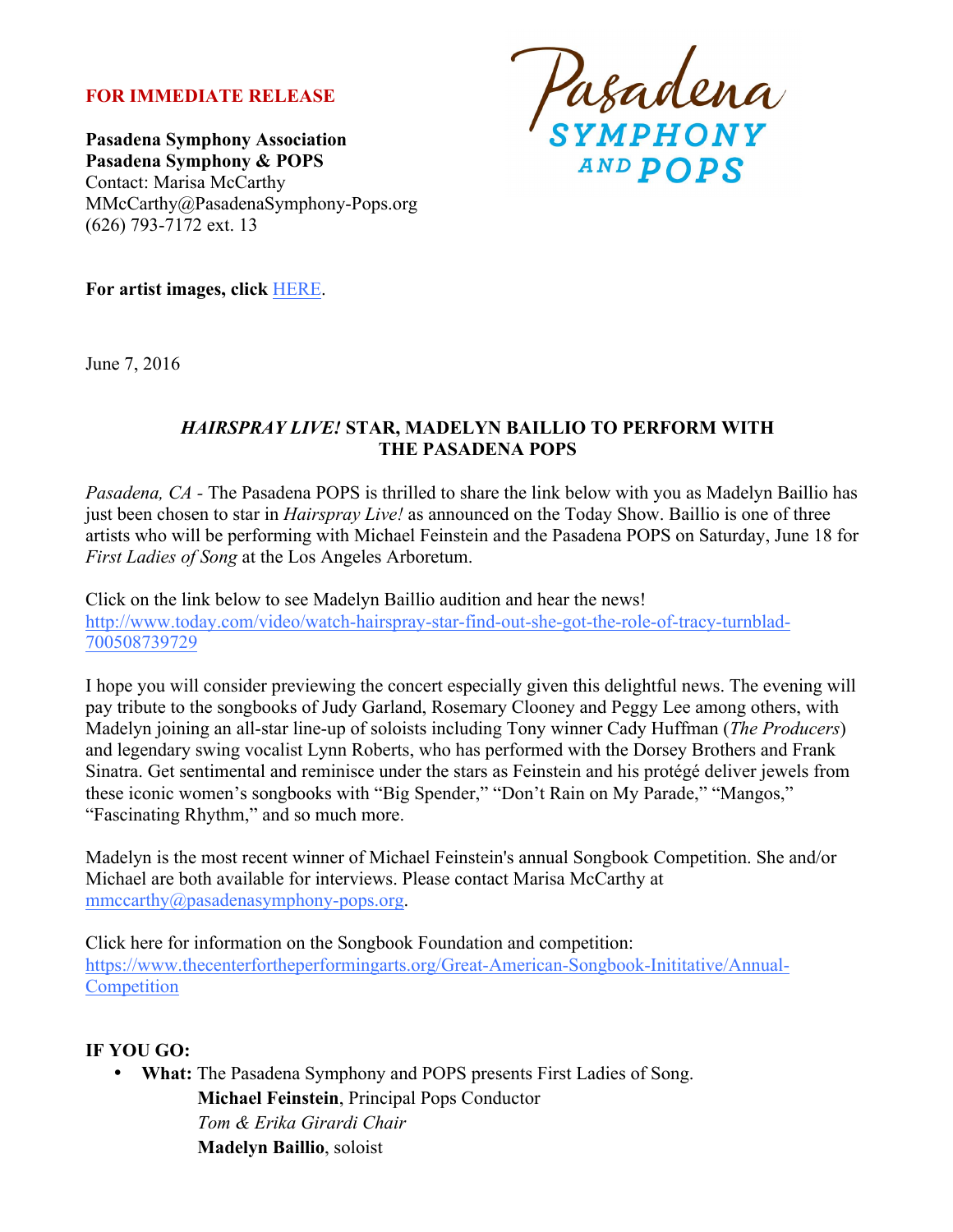# **Cady Huffman**, soloist **Lynn Roberts**, soloist

- **When:** June 18, 2016 at 7:30 p.m.
- **Where:** The LA County Arboretum | 301 N Baldwin Ave., Arcadia, CA 91007
- **Cost:** Tickets start at \$25.00
- **Dining:** Gates open at 5:30pm for picnicking. Guests are welcome to bring their own food and drink or visit one of the many onsite gourmet food vendors.
- **Parking:** Subscribers have the opportunity to purchase onsite Arboretum parking. Single ticket holders may park for free at the Westfield Santa Anita shopping center with free non-stop shuttles to the main gate.

###

## **ABOUT THE PASADENA SYMPHONY ASSOCIATION**

Recent Acclaim for the Pasadena Symphony and POPS

*"The Pasadena Symphony signals a new direction…teeming with vitality...dripping with opulent, sexy emotion." Los Angeles Times.* 

*"...full of pulsating energy from first note to last... the strings were lushly resonant, the wind principals were at the top of their games, and the brass rang out with gleaming vigor." – Pasadena Star News.*

Formed in 1928, the Pasadena Symphony and POPS is an ensemble of Hollywood's most talented, sought after musicians. With extensive credits in the film, television, recording and orchestral industry, the artists of Pasadena Symphony and POPS are the most heard in the world.

The Pasadena Symphony and POPS performs in two of the most extraordinary venues in the United States: Ambassador Auditorium, known as the *Carnegie Hall of the West,* and the luxuriant Los Angeles Arboretum & Botanic Garden. Internationally recognized, Grammy-nominated conductor, David Lockington, serves as the Pasadena Symphony Association's Music Director, with performance-practice specialist Nicholas McGegan serving as Principal Guest Conductor. The multi-platinum-selling, twotime Emmy and five-time Grammy Award-nominated entertainer dubbed "The Ambassador of the Great American Songbook," Michael Feinstein, is the Principal Pops Conductor, who succeeded Marvin Hamlisch.

A hallmark of its robust education programs, the Pasadena Symphony Association has served the youth of the region for over five decades through the Pasadena Youth Symphony Orchestras (PYSO) comprised of five performing ensembles, with over 250 gifted  $4<sup>th</sup>$ -12<sup>th</sup> grade students from more than 50 schools all over the Southern California region. The PYSO Symphony often performs on the popular television show *GLEE*.

The PSA provides people from all walks of life with powerful access points to the world of symphonic music.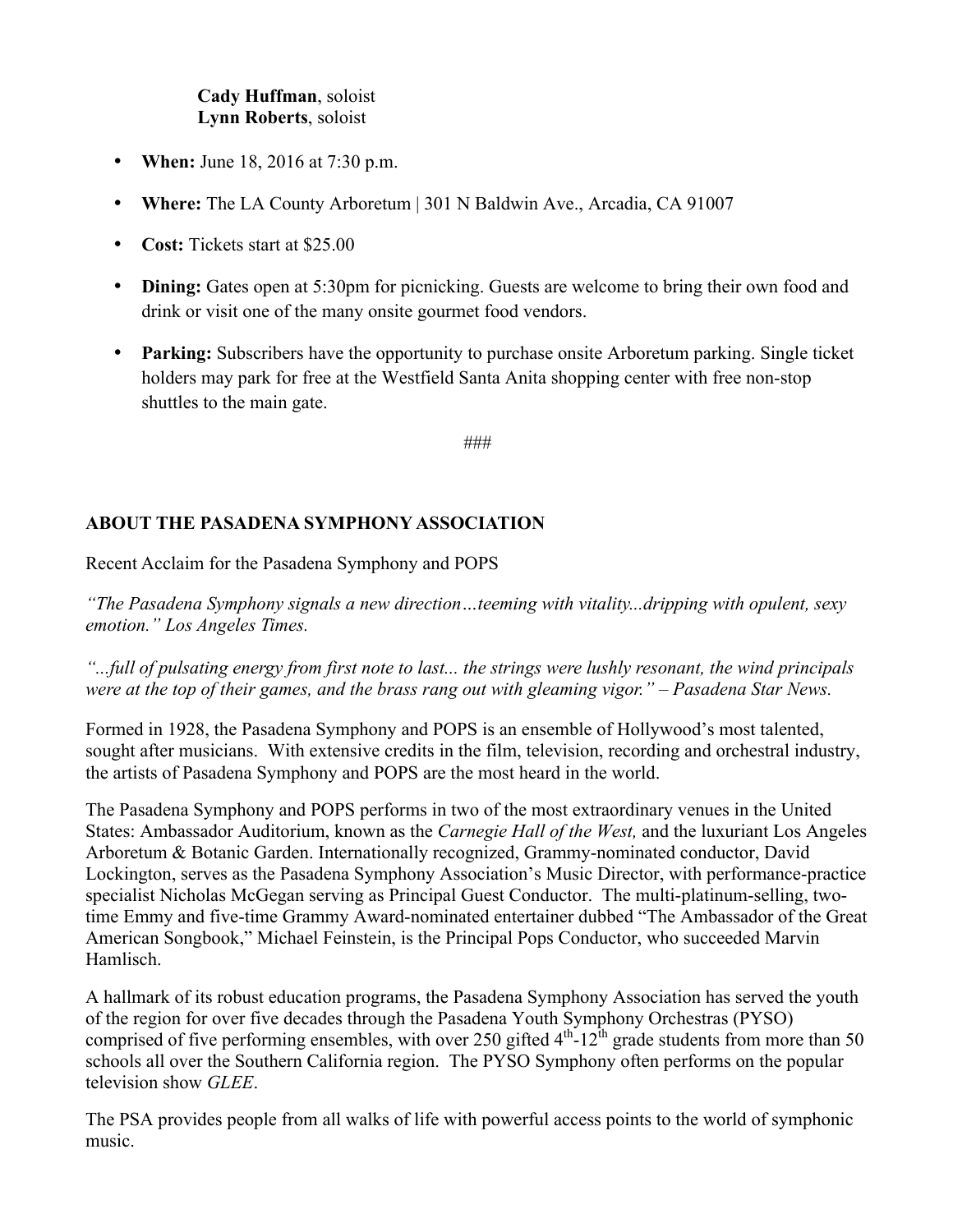### **About Madelyn Baillio**

Madelyn Baillio, from League City, Texas, served as the 2014 Songbook Youth Ambassador. A sophomore at Marymount Manhattan College in New York City, she recently starred as Dracula in Dracula, the Musical and Winnifred in Once upon a Mattress at the York Theatre. This past year Madelyn performed to capacity audiences at venues such as the Kennedy Center, the Grand 1894 Opera House, Carnegie Hall, Lincoln Center, and Birdland Jazz Club with Michael Feinstein.

Madelyn has recently been selected to perform the role of Tracy Turnblad in NBC's *Hair Spray Live*!

#### **About Michael Feinstein**

Michael Feinstein has built a dazzling career over the last three decades bringing the music of the Great American songbook to the world. From recordings that have earned him five Grammy Award nominations to his Emmy nominated PBS-TV specials, his acclaimed NPR series and concerts spanning the globe – in addition to his appearances at iconic venues such as The White House, Buckingham Palace, Hollywood Bowl, Carnegie Hall and Sydney Opera House – his work as an educator and archivist define Feinstein as one of the most important musical forces of our time.

In 2007, he founded the Great American Songbook Foundation, dedicated to celebrating the art form and preserving it through educational programs, Master Classes, and the annual High School Songbook Academy. This summer intensive open to students from across the country has produced graduates who have gone on to record acclaimed albums and appear on television programs such as NBC's "America's Got Talent." Michael serves on the Library of Congress' National Recording Preservation Board, an organization dedicated to ensuring the survival, conservation and increased public availability of America's sound recording heritage.

The most recent album from his multi-platinum recording career is *A Michael Feinstein Christmas* from Concord Records. The CD features Grammy Award -winning jazz pianist Alan Broadbent (Paul McCartney, Diana Krall, Natalie Cole). Feinstein earned his fifth Grammy Award nomination in 2009 for *The Sinatra Project*, his CD celebrating the music of "Ol' Blue Eyes." *The Sinatra Project, Volume II: The Good Life* was released in 2011. He released the CDs *The Power Of Two* – collaborating with "Glee" and "30 Rock" star Cheyenne Jackson – and *Cheek To Cheek*, recorded with Broadway legend Barbara Cook. For Feinstein's CD *We Dreamed These Days*, he co-wrote the title song with Dr. Maya Angelou.

His Emmy Award-nominated TV special *Michael Feinstein – The Sinatra Legacy*, which was taped live at the Palladium in Carmel, IN, aired across the country in 2011. The PBS series "Michael Feinstein's American Songbook," the recipient of the ASCAP Deems-Taylor Television Broadcast Award, was broadcast for three seasons and is available on DVD. His most recent primetime PBS-TV Special, "New Year's Eve at The Rainbow Room" *–* written and directed by "Desperate Housewives" creator Marc Cherry *–* aired in 2014. For his nationally syndicated public radio program "Song Travels," Michael interviews and performs alongside of music luminaries such as Bette Midler, Neil Sedaka, Liza Minnelli, Rickie Lee Jones, David Hyde Pierce and more.

Feinstein was named Principal Pops Conductor for the Pasadena Symphony in 2012 and made his conducting debut in June 2013 to celebrated critical acclaim. Under Feinstein's leadership, the Pasadena Pops has quickly become a premier orchestral presenter of the Great American Songbook with definitive performances of rare orchestrations and classic arrangements. He launched an additional Pops series at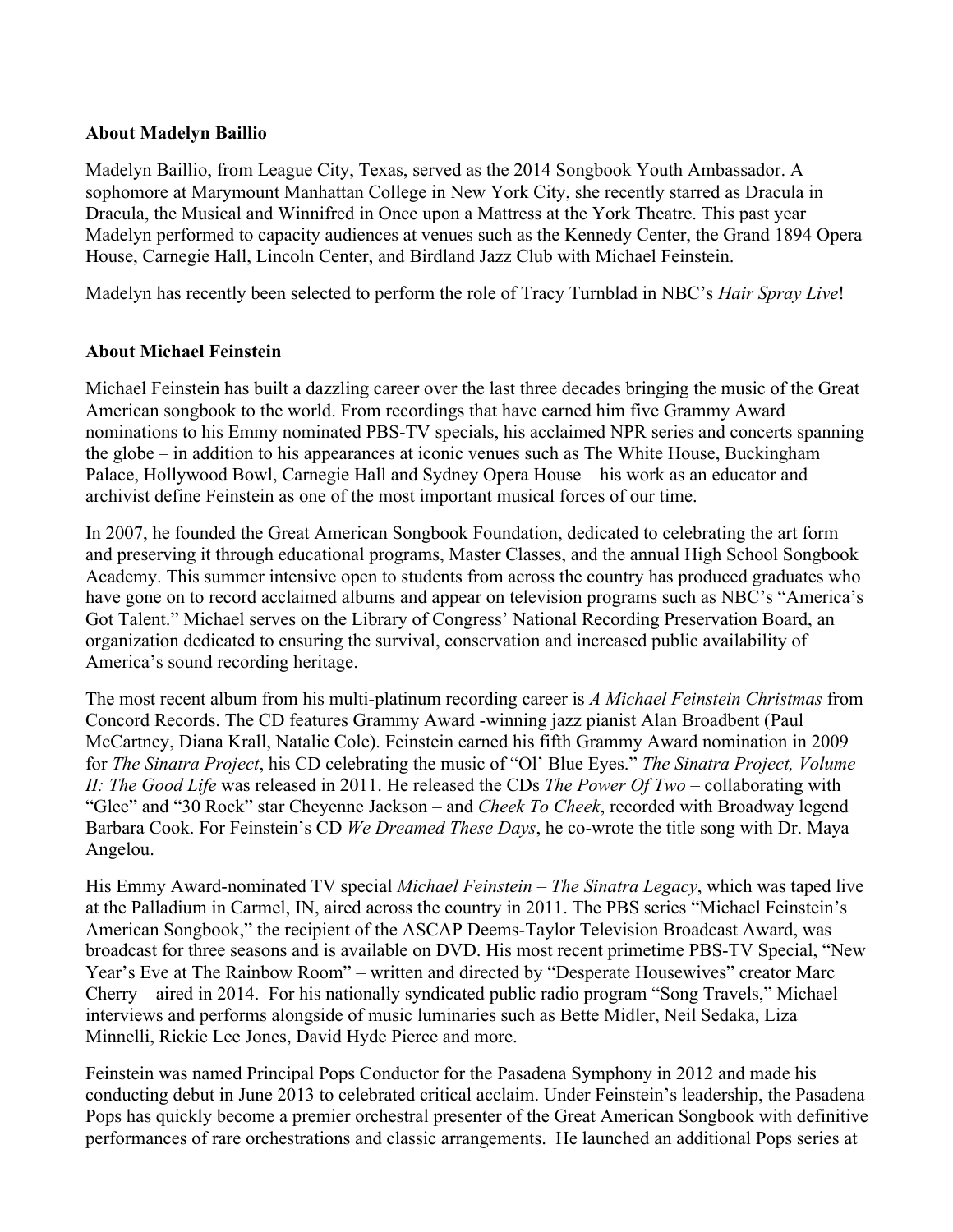the Kravis Center for the Performing Arts in Palm Beach, Florida in 2014.

Michael's book *The Gershwins and Me* – the *Los Angeles Times* best-seller from Simon & Schuster – features a new CD of Gershwin standards performed with Cyrus Chestnut at the piano.

Feinstein serves as Artistic Director of the Palladium Center for the Performing Arts, a \$170 million, three-theatre venue in Carmel, Indiana, which opened in January 2011. The theater is home to diverse live programming and a museum for his rare memorabilia and manuscripts. Since 1999, he has served as Artistic Director for Carnegie Hall's "Standard Time with Michael Feinstein" in conjunction with ASCAP. In 2010 he became the director of the Jazz and Popular Song Series at New York's Jazz at Lincoln Center.

Feinstein's at the Nikko, Michael's nightclub at San Francisco's Nikko Hotel, has presented the top talents of pop and jazz since 2013. He debuted at Feinstein's/54 Below, his new club in New York, late in 2015. His first venue in New York, Feinstein's at the Regency, featured major entertainers such as Rosemary Clooney, Glen Campbell, Barbara Cook, Diahann Carroll, Jane Krakowski, Lea Michele, Cyndi Lauper, Jason Mraz and Alan Cumming from 1999 to 2012.

He has designed a new piano for Steinway called "The First Ladies," inspired by the White House piano and signed by several former First Ladies. It was first played to commemorate the Ronald Regan centennial on February 6, 2011.

In 2013 Michael released *Change Of Heart: The Songs of Andre Previn* in collaboration with four time Oscar and eleven time Grammy Award-winning composer-conductor-pianist Andre Previn. The album celebrates Previn's pop songs and motion picture classics. Earlier album highlights include *Hopeless Romantics*, a songbook of classics by Michael's late friend Harry Warren, recording with legendary jazz pianist George Shearing. His album with songwriting icon Jimmy Webb, *Only One Life – The Songs of Jimmy Webb*, was named one of "10 Best CDs of the Year" by *USA Today*.

Feinstein received his fourth Grammy nomination for *Michael Feinstein with the Israel Philharmonic Orchestra*, his first recording with a symphony orchestra. The year before, Rhino/Elektra Music released *The Michael Feinstein Anthology*, a two-disc compilation spanning 1987 to 1996 and featuring old favorites and previously-unreleased tracks.

Michael was born and raised in Columbus, Ohio, where he started playing piano by ear as a 5-year-old. After graduating from high school, he moved to Los Angeles when he was 20. The widow of legendary concert pianist-actor Oscar Levant introduced him to Ira Gershwin in July 1977. Feinstein became Gershwin's assistant for six years, which earned him access to numerous unpublished Gershwin songs, many of which he has since performed and recorded.

Gershwin's influence provided a solid base upon which Feinstein evolved into a captivating performer, composer and arranger of his own original music. He also has become an unparalleled interpreter of music legends such as Irving Berlin, Jerome Kern, Johnny Mercer, Duke Ellington and Harry Warren. Feinstein has received three honorary doctorates.

Through his live performances, recordings, film and television appearances, and his songwriting (in collaboration with Alan and Marilyn Bergman, Lindy Robbins, Bob Merrill and Marshall Barer), Feinstein is an all-star force in American music.

For more information, please visit www.MichaelFeinstein.com.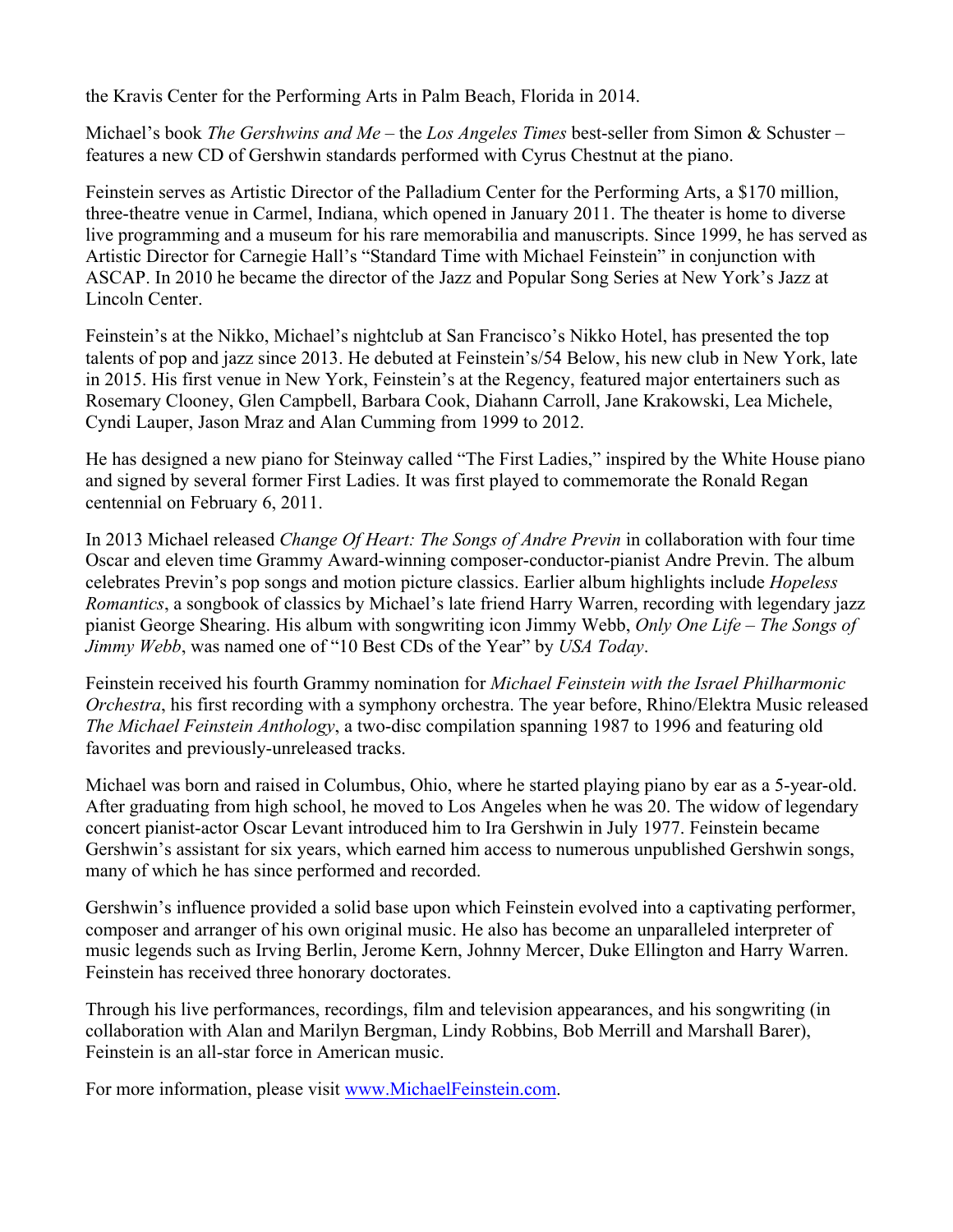### **About Cady Huffman**

Cady can currently be seen on the Netflix series MASTER OF NONE and the web series HE'S WITH ME, for which she just won the Indie Series Award for Best Guest Appearance in a Comedy. heswithme.tv

Her most recent Broadway appearance was in The Tony Award winning play THE NANCE opposite Nathan Lane, for which she received an Outer Critics Circle Award nomination. She is perhaps best known for her Tony, Drama Desk and Outer Critics Circle Award winning performance as "Ulla" in The Producers on Broadway opposite Mr. Lane and Matthew Broderick. This led to her unforgettable recurring role on HBO's Curb Your Enthusiasm where she almost became Larry David's 10th anniversary present. This success also brought her to the Food Network's kitchen stadium where she judged for 10 consecutive seasons on Iron Chef America.

Cady's other Broadway credits are her Tony-nominated performance as Ziegfeld's Favorite in THE WILL ROGERS FOLLIES, the original production of LA CAGE AUX FOLLES, STEEL PIER, DAME EDNA: THE ROYAL TOUR, and Bob Fosse's last original musical BIG DEAL. She has had several guest starring appearances on television, including a recurring role on The Good Wife, Law & Order: SVU, Law & Order: CI, Law & Order: Trial By Jury, Frasier and Mad About You. She even showed up on Daytime's One Life To Live as the 2nd Dr. Paige Miller.

Cady's big screen appearances include The Company Men opposite Ben Affleck and Chris Cooper, John Turturro's star studded musical film Romance & Cigarettes, Hero (with Dustin Hoffman, Geena Davis and Andy Garcia), The Nanny Diaries opposite Scarlett Johansson and the upcoming Christmas movie Love The Coopers. She also has starring roles in the indy films Molly's Theory of Relativity, Dare, \$20 Drinks, Billy's Dad Is A fudgepacker, Space Marines and Throw the Hoolihan. She also produced and stars in film festival favorite Sunday on the Rocks which won 2nd Place Feature at the New Haven Film Festival.

Cady often lends her talents and resources to several charitable causes, including Creative Alternatives of New York (CANY.org), AIDS awareness, breast cancer research, women's heart health and animal rights. As an advocate for the arts, she has traveled to Washington to speak to Senators and Congresspersons and has spoken on panels at Sundance Film Festival and Brown and Harvard Universities focusing on the arts and first amendment rights. She is passionate about keeping the arts in public schools and helping young people realize their potential.

## **About Lynn Roberts**

Those of us who have been privileged to share many musical moments with Lynn Roberts, are grateful that she has prevailed as one of the few stars to bridge the decades. Her dedication and success have provided us with a legacy of an endless flow of wonderful music from the big band era to the present. It takes only one short session with her to convince anyone, that Lynn Roberts is their favorite singer, and one of the super songbirds of all time.

Lynn started her exciting career with Charlie Spivak at the age of 15, beating out sixty other candidates for the job. Songbird Roberts spent one year with Charlie, a year with Vincent Lopez, five years with Tommy and Jimmy Dorsey, ten years with Benny Goodman and four years with Harry James.

She also shared the spotlight with Sammy Kaye for a year and a half, on the ABC show *Music from*